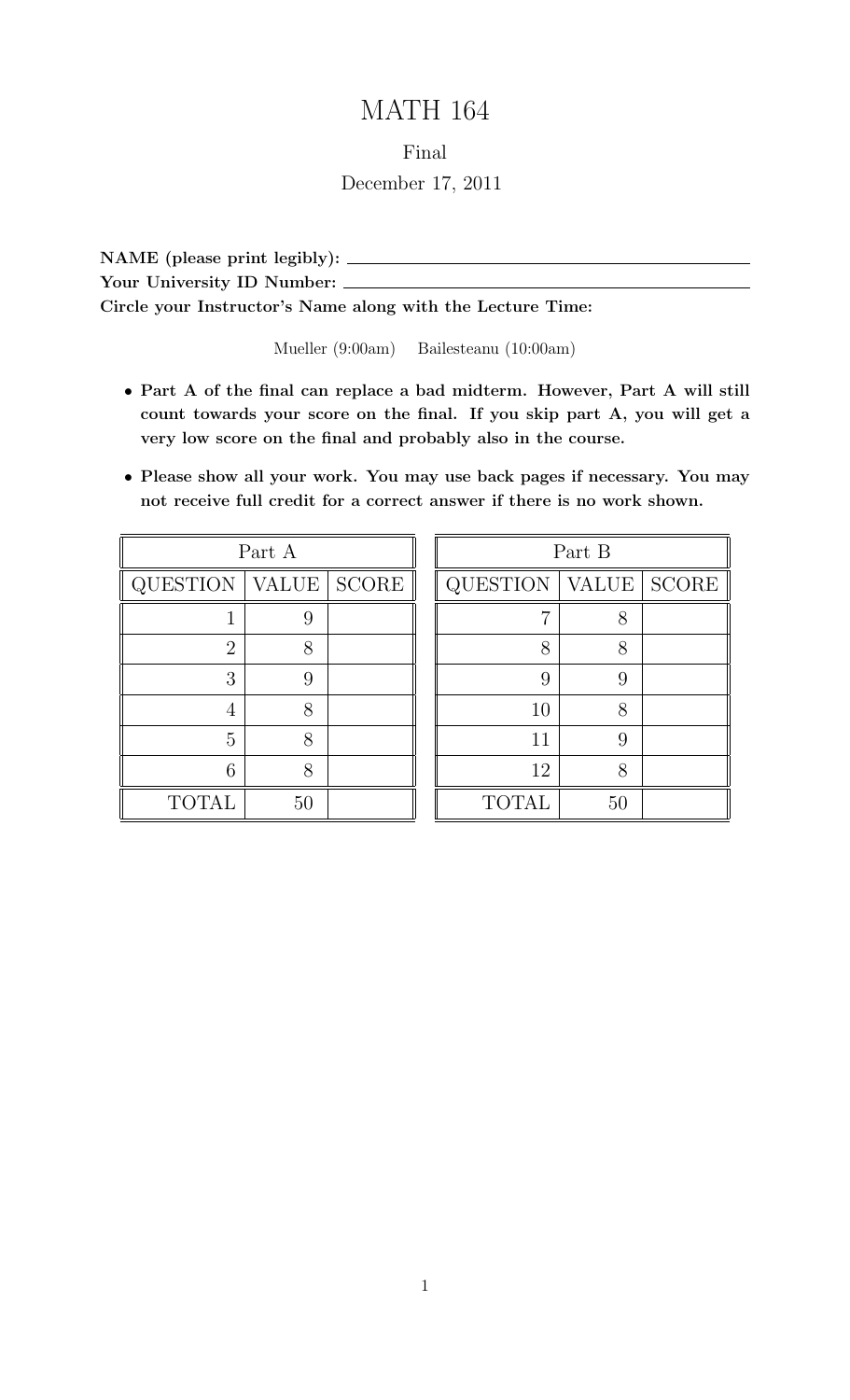Part A 1. (9 points) Find an equation for the plane passing through the points

 $(1, 2, 3)$   $(1, 0, -2)$   $(0, -2, 1)$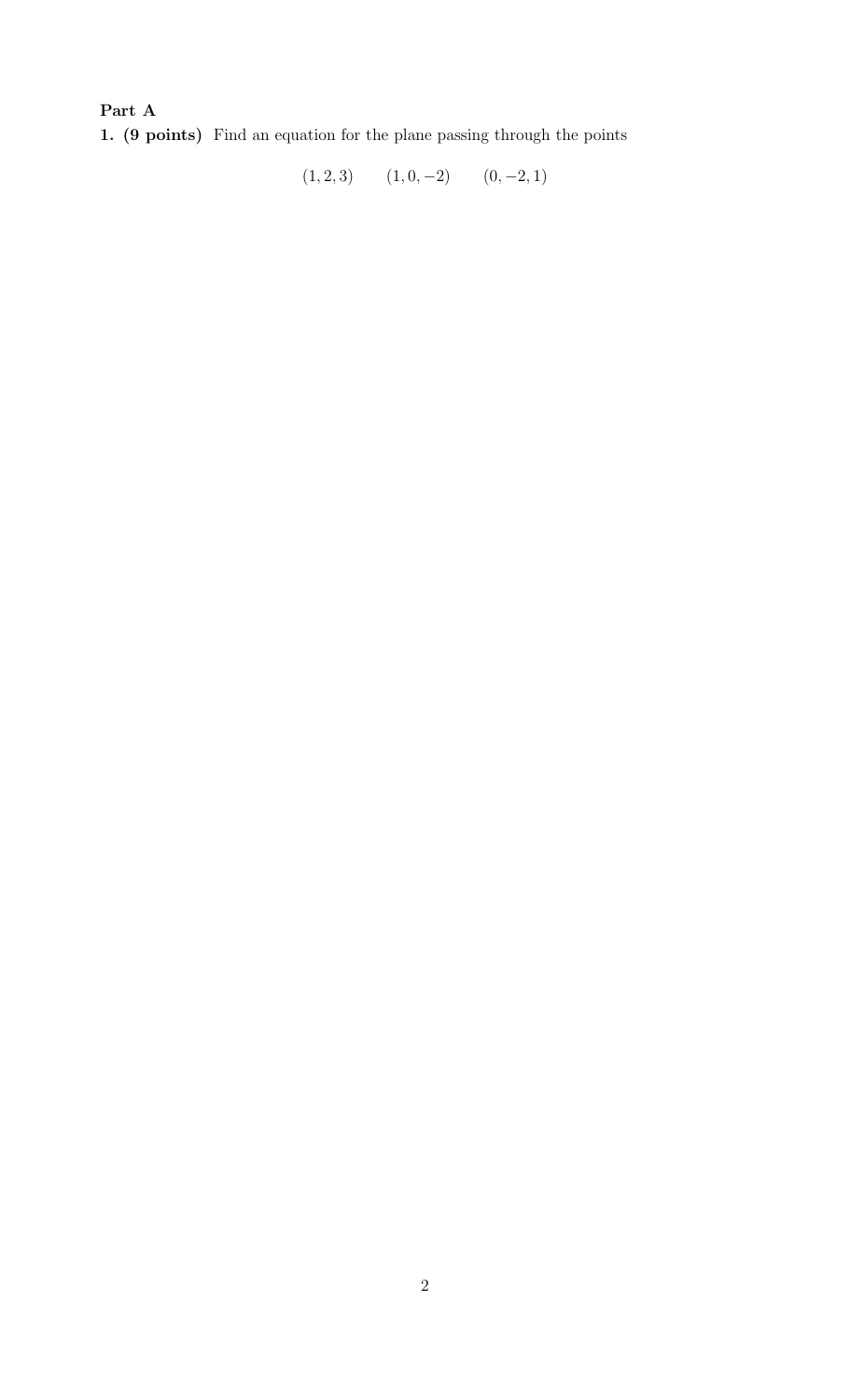2. (8 points) Calculate the following double integral:

$$
\iint\limits_D \sqrt{1 - \frac{x^2}{4} - \frac{y^2}{9}} dA
$$

where  $D = \{(x, y) \in \mathbb{R}^2 \mid$  $\frac{x^2}{4} + \frac{y^2}{9} \le 1$  (the interior of an ellipse).

Follow these steps:

- (a) Use the substitution  $x = 2r \cos \theta$  and  $y = 3r \sin \theta$ . Write the domain E of r and  $\theta$  and calculate the Jacobian  $J(r, \theta) = \frac{\partial(x, y)}{\partial(r, \theta)}$  of this change of variables.
- (b) Now calculate

$$
\iint\limits_{D} f(x,y) dA = \iint\limits_{D} \sqrt{1 - \frac{x^2}{4} - \frac{y^2}{9}} dA = \iint\limits_{E} f(x(r,\theta),y(r,\theta)) |J(r,\theta)| dr d\theta.
$$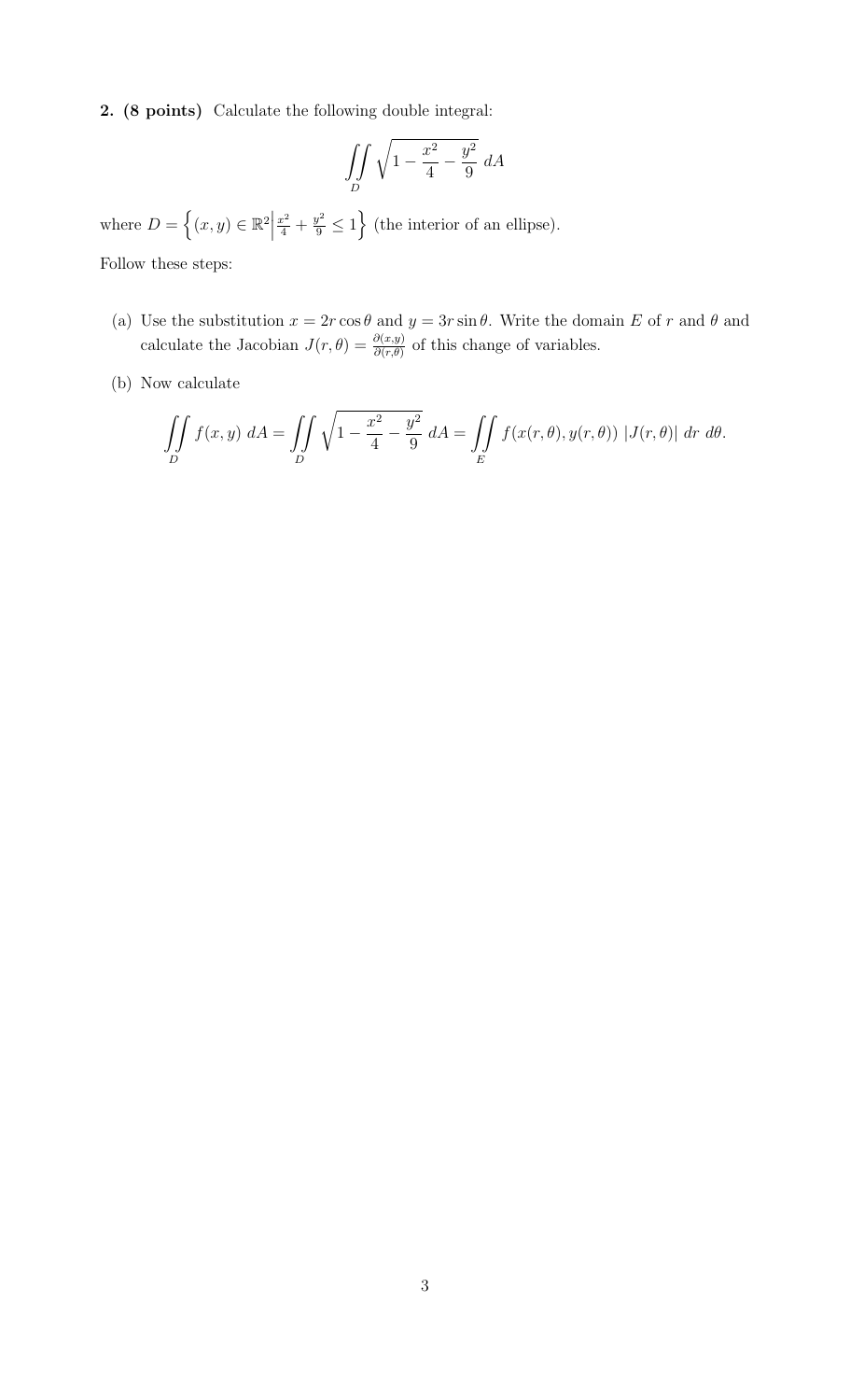3. (9 points) Suppose that

$$
\frac{\partial f}{\partial x}(1,2) = 7
$$

$$
\frac{\partial f}{\partial y}(1,2) = -3
$$

and

$$
x(t) = t^2
$$

$$
y(t) = 2t^3
$$

Find

$$
\frac{d}{dt}f(x(t),y(t))\big|_{t=1}
$$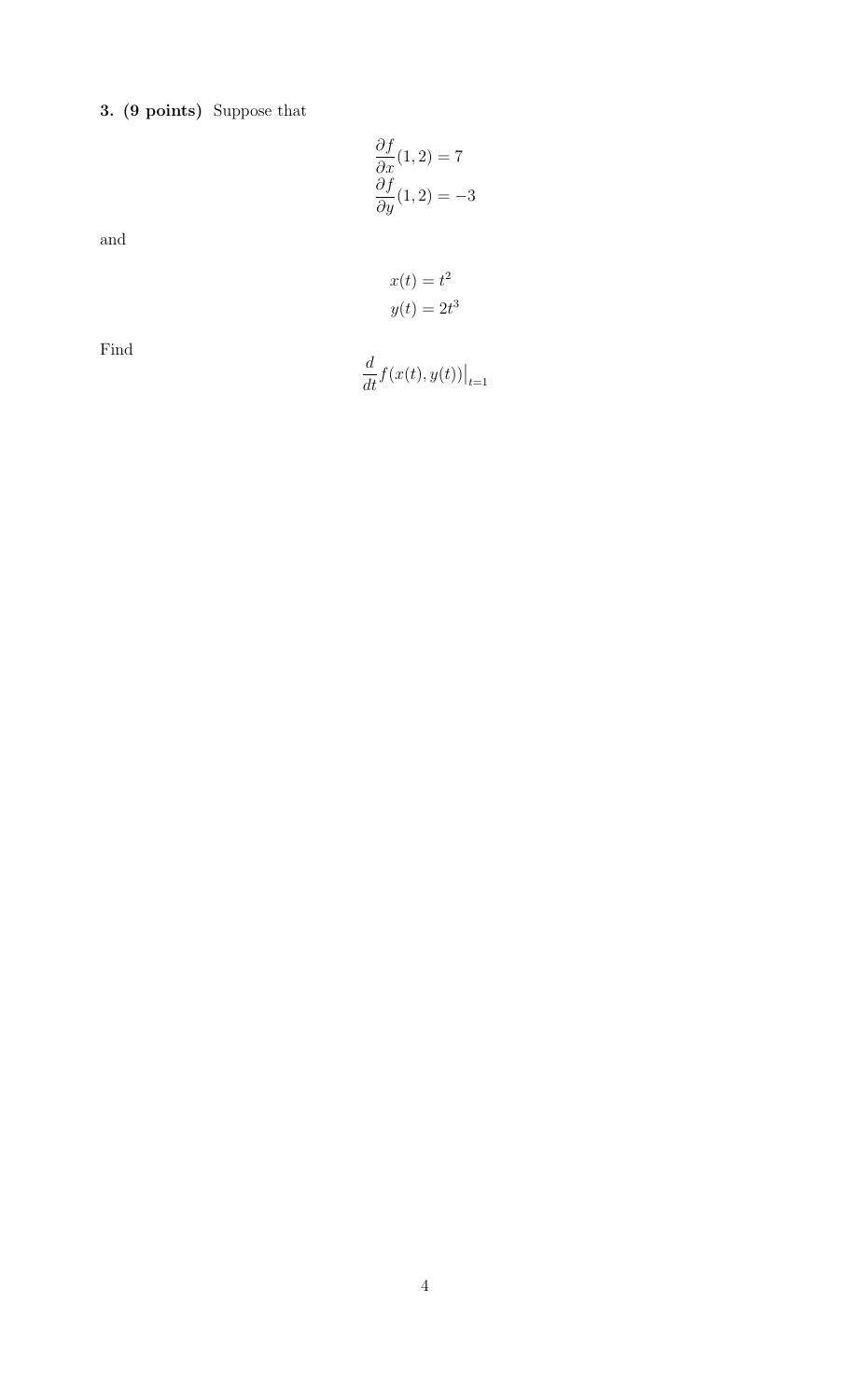A solid is bounded by the four planes given below. Its density is given by the function  $f(x, y, z) = \sin(x + y + z)$ . Calculate the mass of the solid.

- (1)  $x = 0$
- (2)  $y = 0$
- (3)  $z = 0$
- (4)  $x + y + z = \frac{\pi}{2}$ 2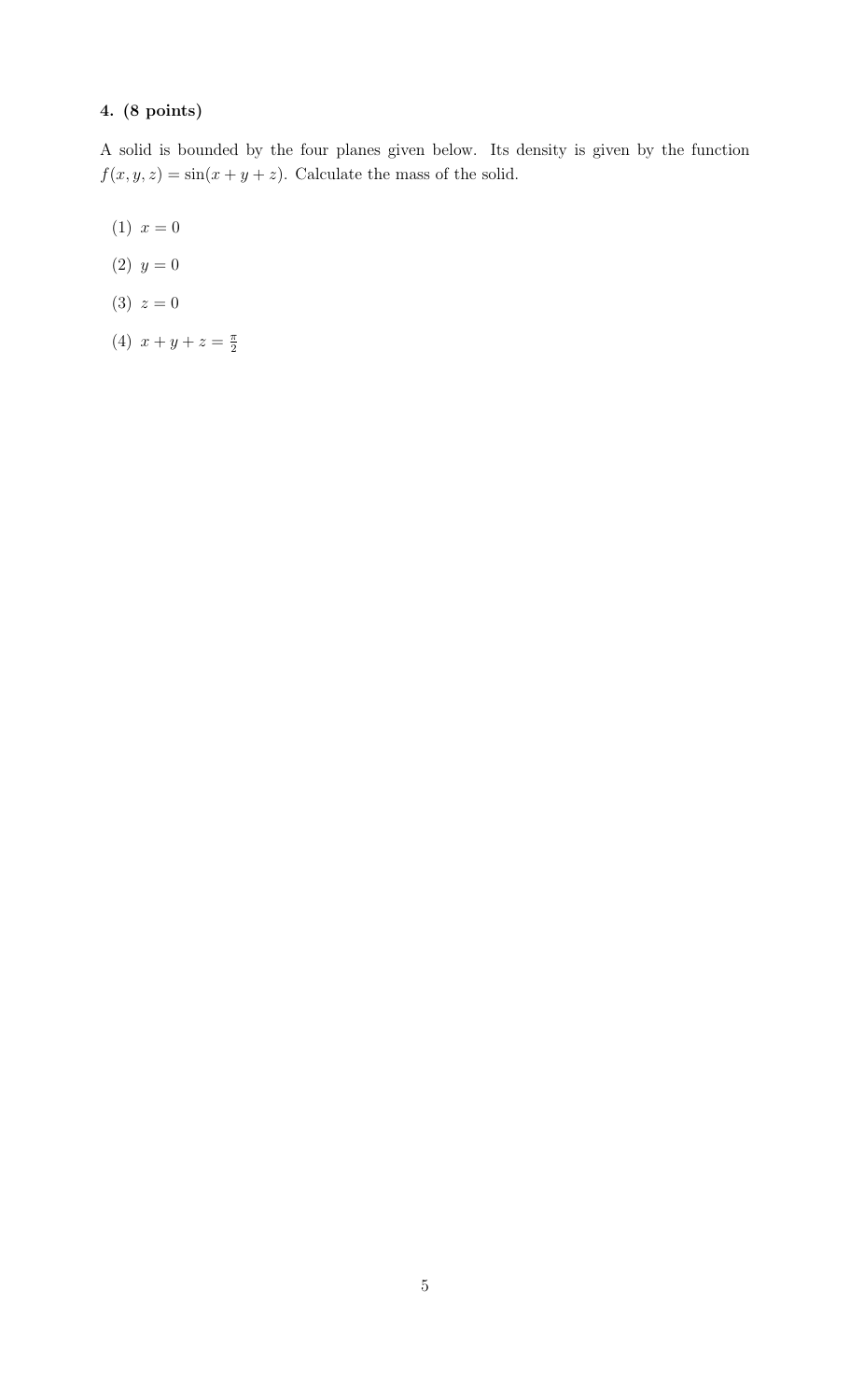## 5. (8 points) Consider the function

$$
f(x, y) = x^2 - 3\frac{x}{y} + y^3
$$

Find a vector v which is tangent to the level curve of the surface  $z = f(x, y)$  at the point  $(x, y) = (2, -1).$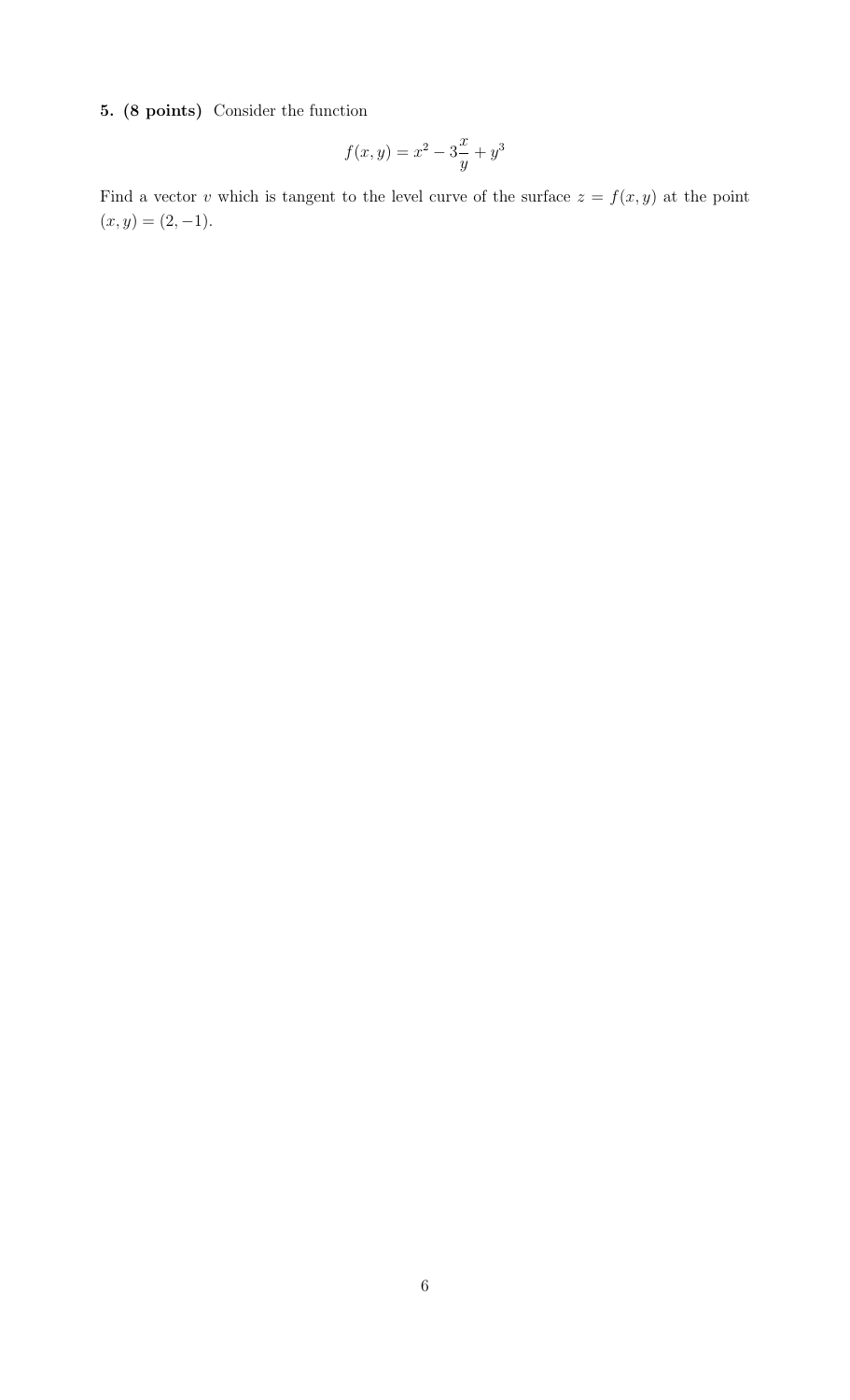Consider a particle whose position is given by the curve  $\mathbf{r}(t) = e^t \cos t \cdot \mathbf{i} + e^t \sin t \cdot \mathbf{j} + te^t \cdot \mathbf{k}$ , for  $t \in [0, 1]$ .

- (a) Calculate its velocity, acceleration and speed.
- (b) Write the integral which gives the total distance traveled by the particle. Do not evaluate it.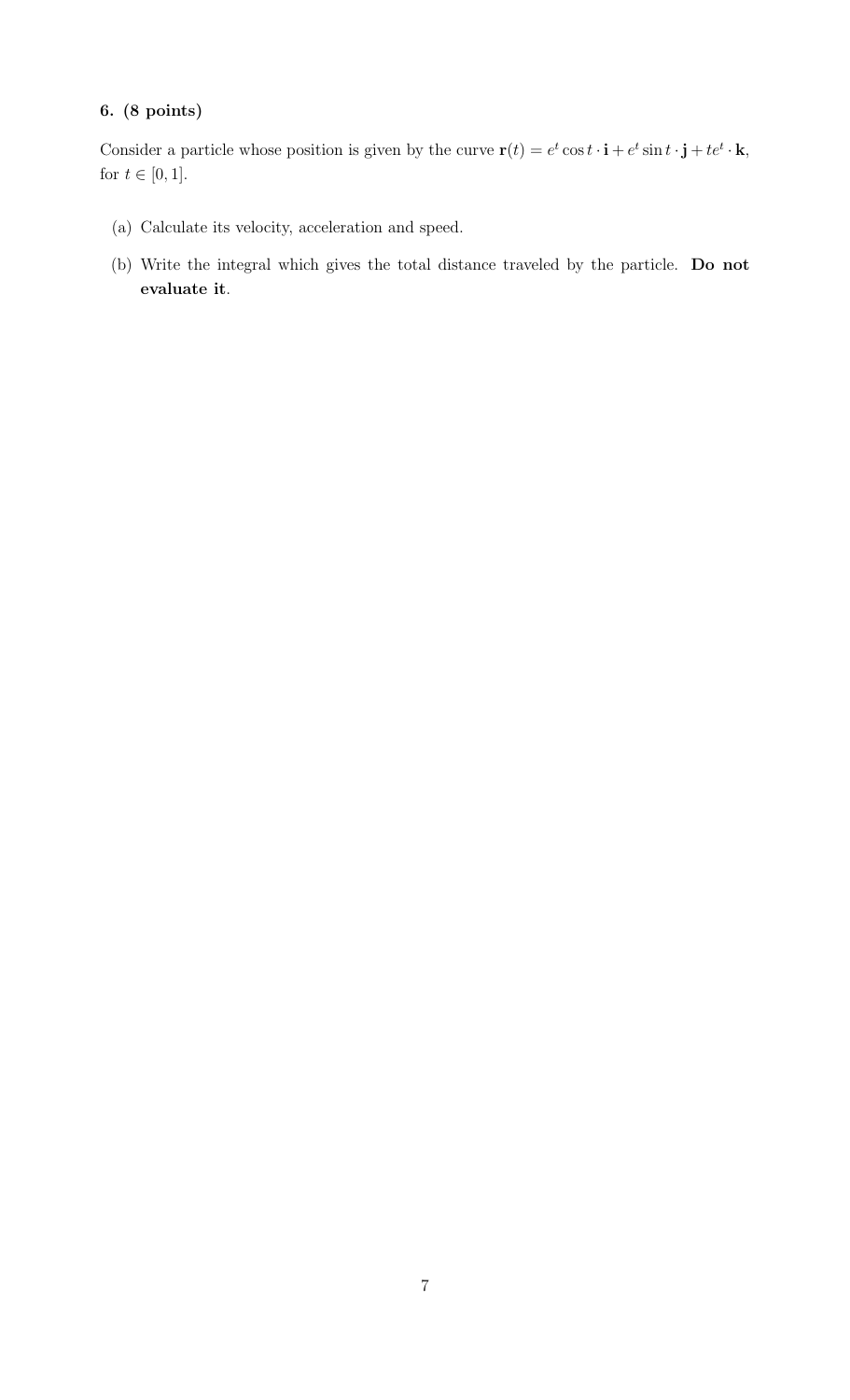Part B 7. (8 points) Suppose that

$$
u = xe^{xy}
$$

$$
v = x^2 + y^2
$$

Let D, E be regions in  $\mathbb{R}^2$  such that if we change variables from  $(x, y)$  to  $(u, v)$  and  $x, y \in D$ , then  $(u, v) \in E$ . Furthermore, the map between the two regions is one to one. Then we can write

$$
\iint\limits_E f(u,v)dudv = \iint\limits_D f(xe^{xy}, x^2 + y^2)h(x,y)dxdy.
$$

Find  $h(x, y)$ .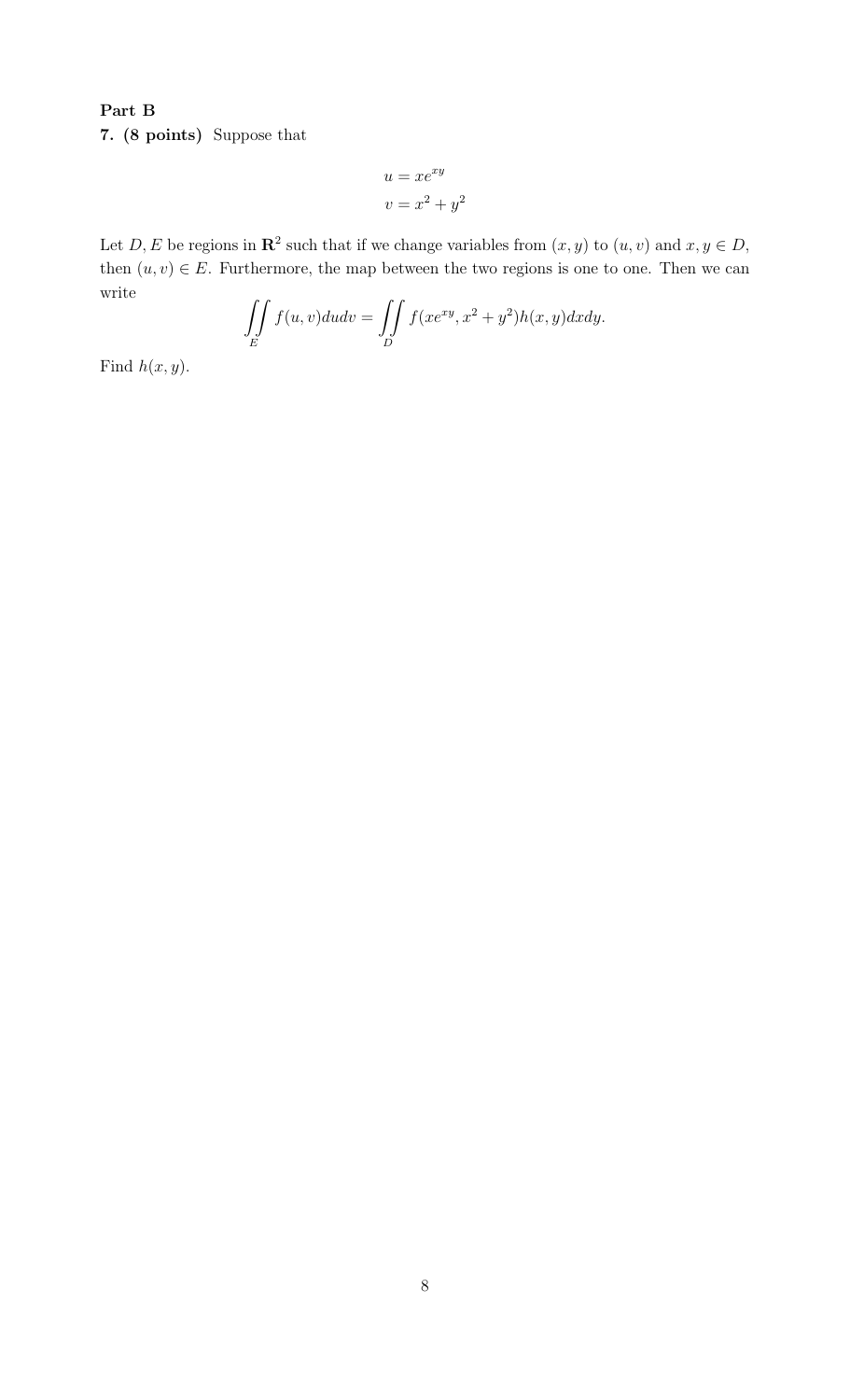Let  ${\bf F}$  be a vector field defined as follows:

$$
\mathbf{F} = x^3 \mathbf{i} + y^3 \mathbf{j} + z^3 \mathbf{k}
$$

and S be the sphere given by the equation  $x^2 + y^2 + z^2 = 4$ .

- (a) Calculate div F.
- (b) Write down a suitable parametrization of the surface S. In this parametrization, write the expression of  $\int$ S  $\mathbf{F} \cdot d\mathbf{S}$ . Do not evaluate it yet.
- (c) State the divergence theorem in this setting, decide if it is useful for evaluating

$$
\iint\limits_{S} \mathbf{F} \cdot d\mathbf{S}.
$$

Finish this exercise by calculating the above integral.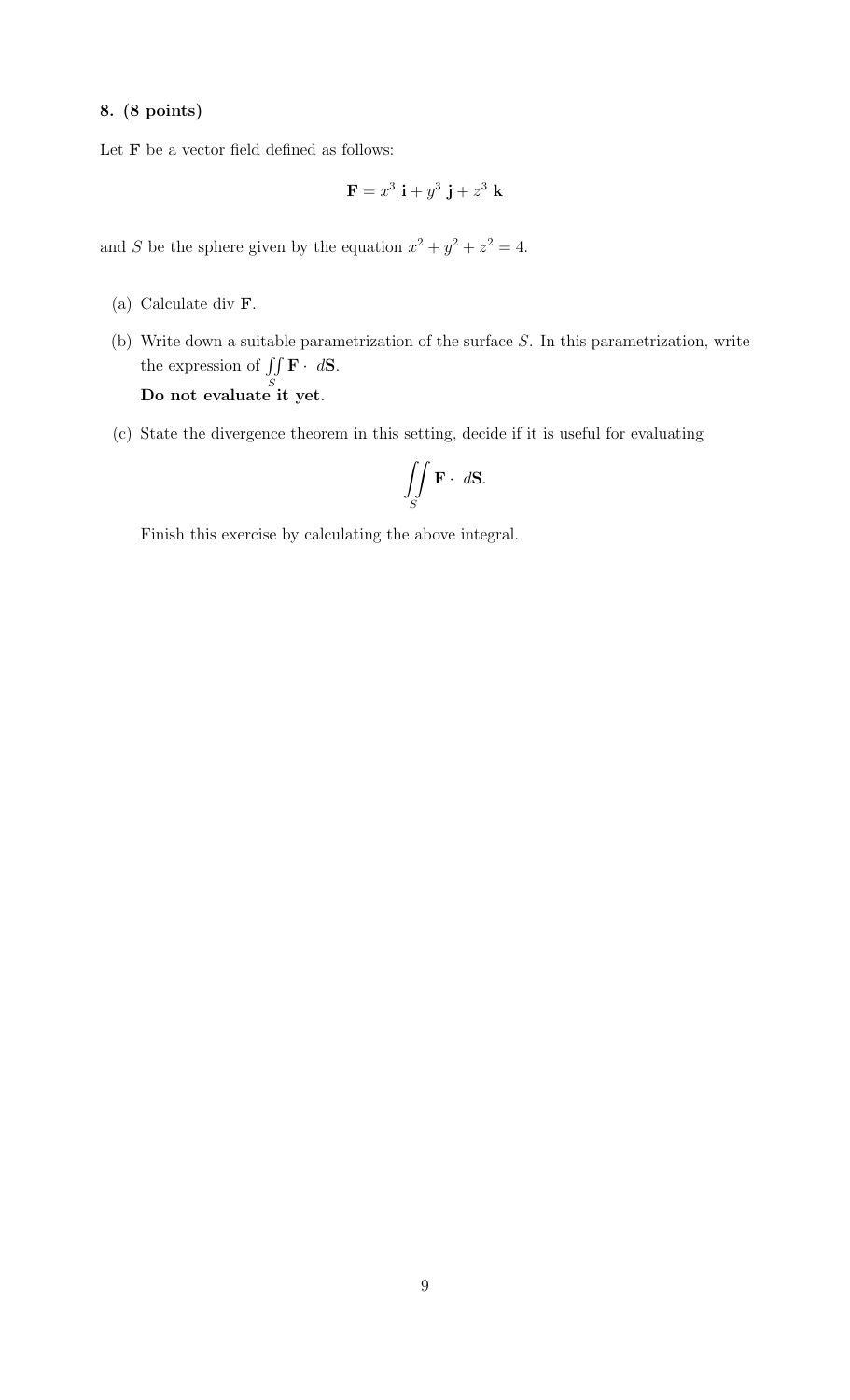## 9. (9 points) Suppose that

$$
\mathbf{F}(x, y) = (\sin x \cos y, x^2 y)
$$

Let D be the interior of the unit square with vertices at  $(0, 0), (0, 1), (1, 0), (1, 1).$ 

(a) Write Green's theorem for this vector field and this region. Find specific integrals for both the line integral and the double integral. Do not evaluate.

(b) Evaluate the line integral from part (a).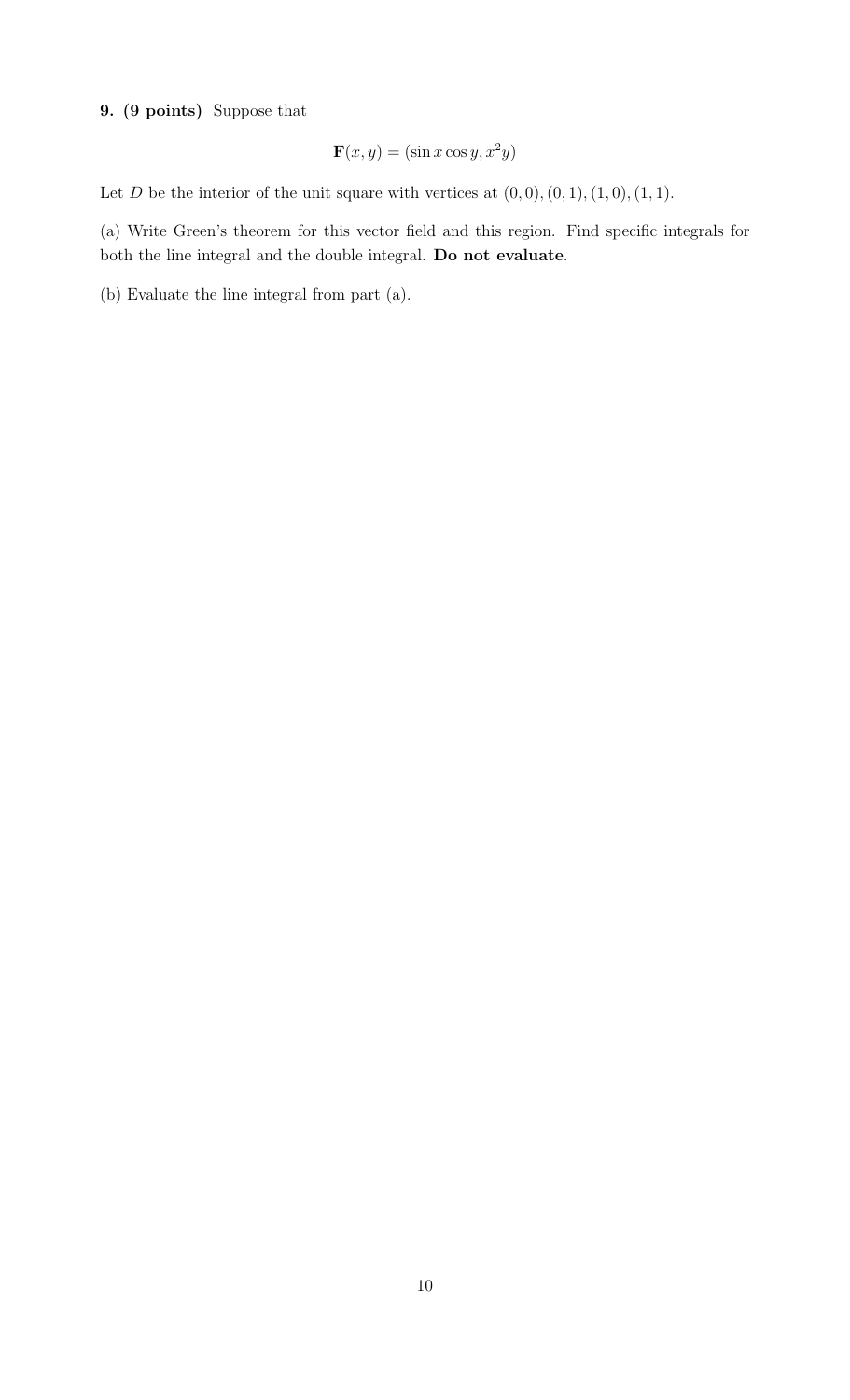Calculate the area of the surface S given by the equation  $z = \frac{1}{2}$  $\frac{1}{2}xy$ , which lies inside the cylinder  $x^2 + y^2 = 4$ . Follow the steps:

- (a) Write a suitable parametrization of the surface, calculate the vector  $\mathbf{r}_x \times \mathbf{r}_y$  and its length.
- (b) Determine the domain D of the parameters, i.e. determine what is the projection of the surface onto the  $(xy)$ -plane and show that  $Area(S) = \iint$ D 1  $\frac{1}{2}\sqrt{4+x^2+y^2}$  dx dy.
- (c) Calculate the integral from above. Hint: you may want to change coordinates.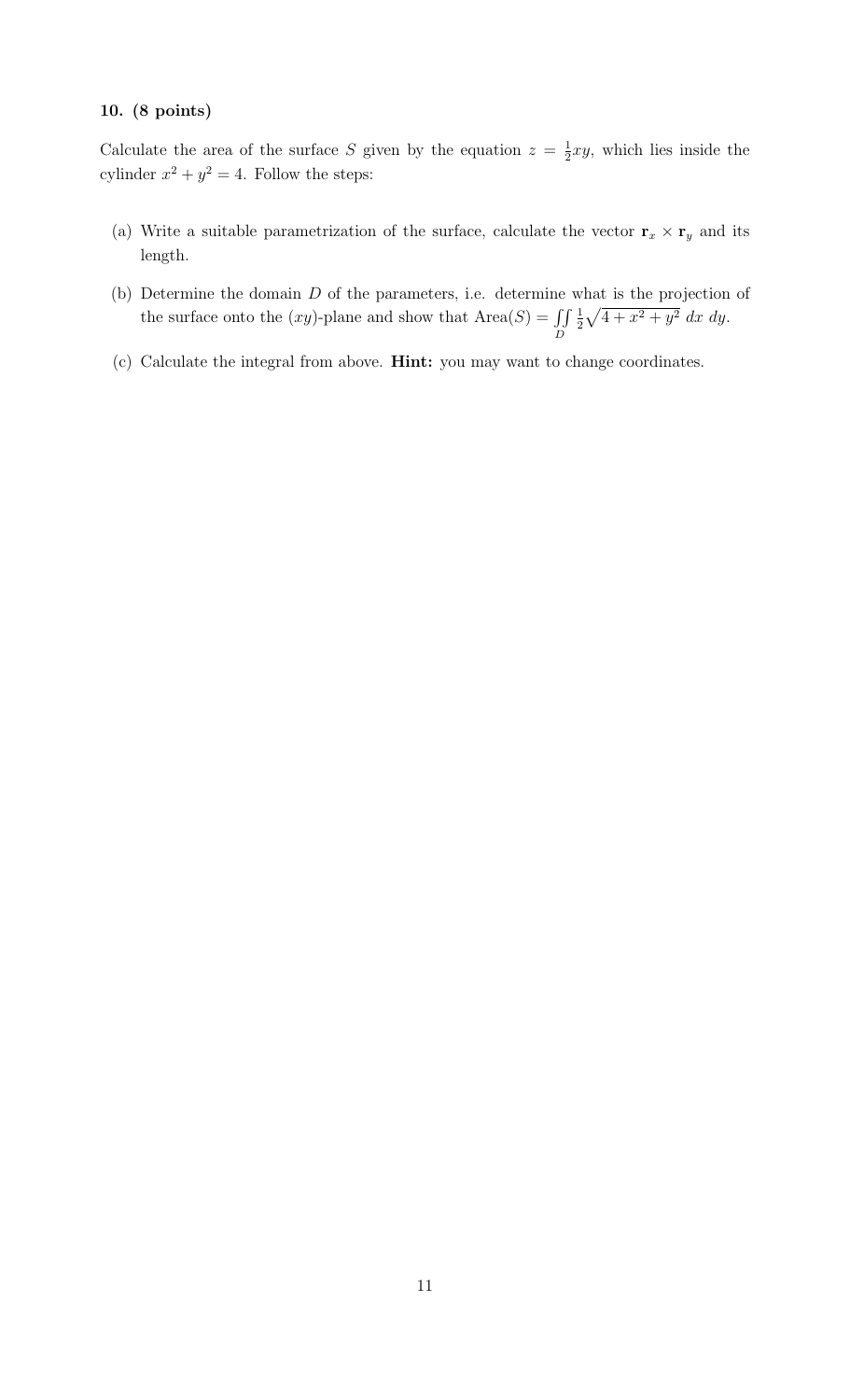11. (9 points) Suppose that S is the surface defined by  $z = 1 - x^2 - y^2$  for  $z \ge 0$ , and C is the boundary of this surface. Let

$$
\mathbf{F}(x, y, z) = x\mathbf{i} + z\mathbf{j} - 3y\mathbf{k}.
$$

(a) What does Stokes theorem say about this situation? First write down what Stokes theorem says in general, using the symbols  $S, C, F$ .

(b) Evaluate the line integral which occurs in Stokes theorem.

(c) Find curl $(\mathbf{F})$ .

(d) Let  $r, \theta$  be polar coordinates in the x-y plane. Let  $R(r, \theta)$  be a parameterization of the surface. Find  $R_r$ ,  $R_\theta$ , and a normal vector to the surface (not necessarily a unit vector).